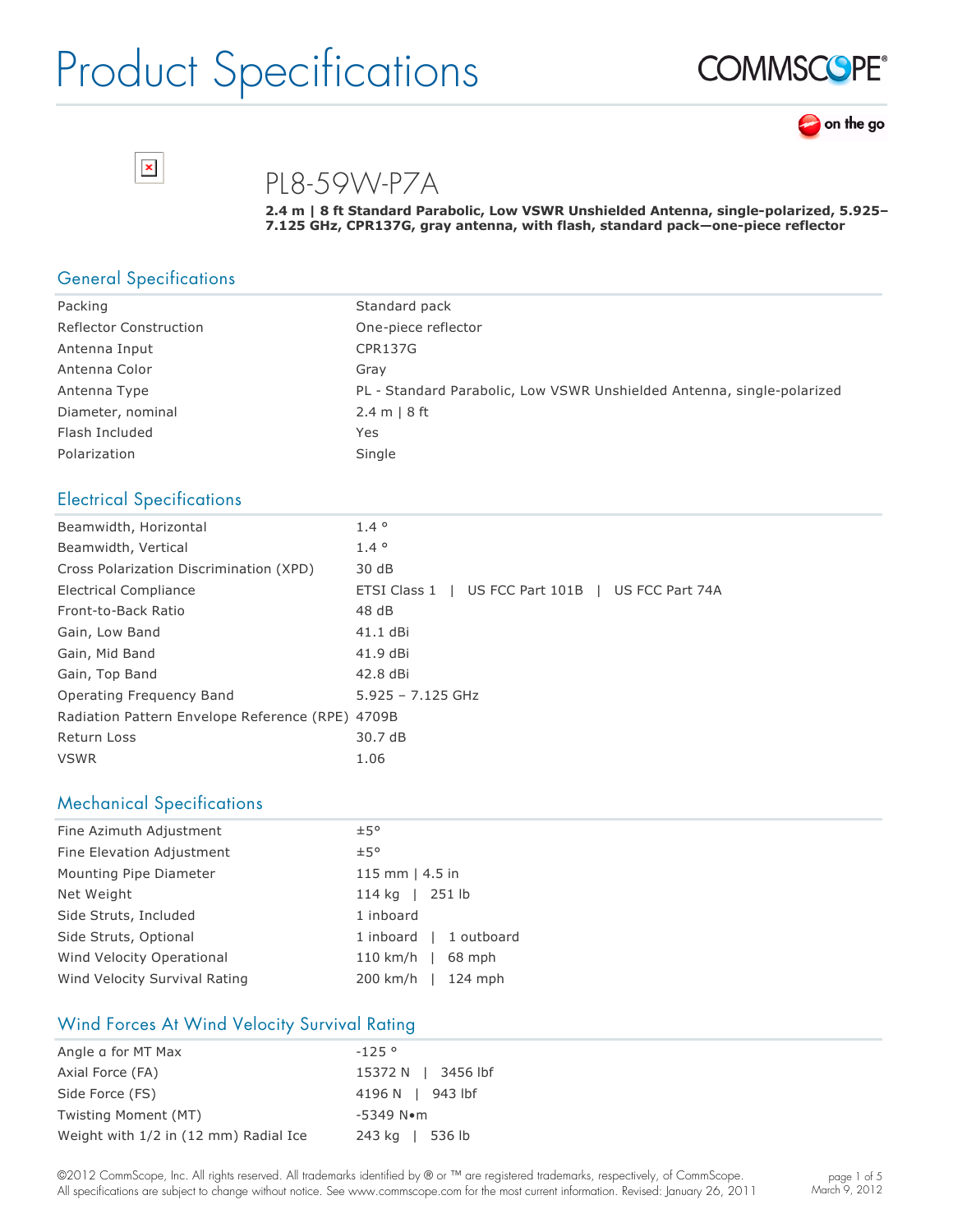

PL8-59W-P7A

Zcg with  $1/2$  in  $(12 \text{ mm})$  Radial Ice  $427 \text{ mm}$  | 17 in Zcg without Ice 343 mm | 14 in

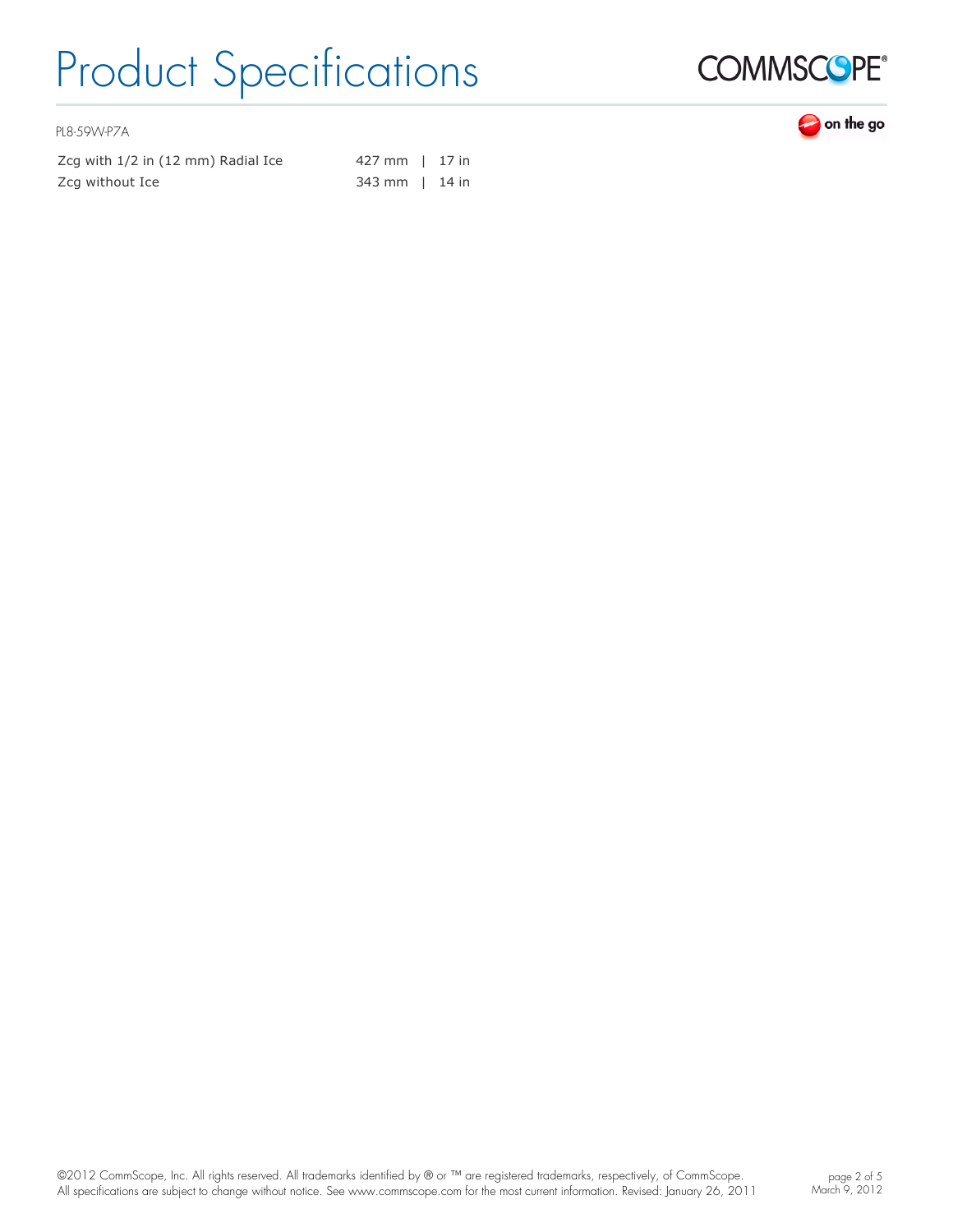PL8-59W-P7A

### Wind Forces At Wind Velocity Survival Rating Image



### Packed Dimensions

| Gross Weight, Packed Antenna | 338.0 kg   745.2 lb  |
|------------------------------|----------------------|
| Height                       | 2520.0 mm   99.2 in  |
| Length                       | 2710.0 mm   106.7 in |
| Volume                       | $8.2 \text{ m}^3$    |
| Width                        | 1200.0 mm   47.2 in  |

©2012 CommScope, Inc. All rights reserved. All trademarks identified by ® or ™ are registered trademarks, respectively, of CommScope. All specifications are subject to change without notice. See www.commscope.com for the most current information. Revised: January 26, 2011



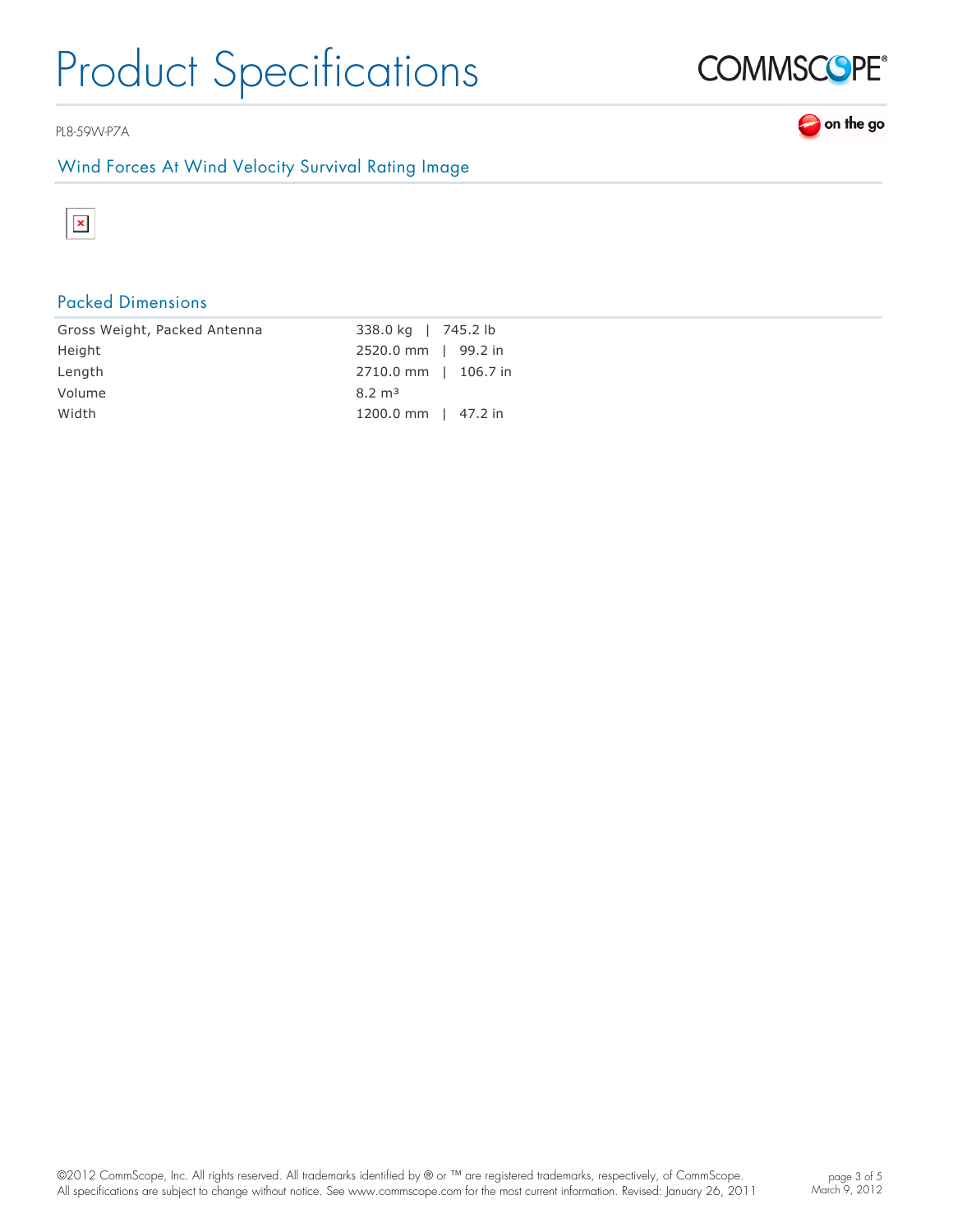PL8-59W-P7A

### Antenna Dimensions And Mounting Information



s

### Regulatory Compliance/Certifications

680 (26.75)

H

**Agency Classification** ISO 9001:2008 Designed, manufactured and/or distributed under this quality management system

695 (27.25)

| * Footnotes                             |                                                                                                                                                                                                                                                    |
|-----------------------------------------|----------------------------------------------------------------------------------------------------------------------------------------------------------------------------------------------------------------------------------------------------|
| Axial Force (FA)                        | Maximum forces exerted on a supporting structure as a result of wind from<br>the most critical direction for this parameter. The individual maximums<br>specified may not occur simultaneously. All forces are referenced to the<br>mounting pipe. |
| Cross Polarization Discrimination (XPD) | The difference between the peak of the co-polarized main beam and the<br>maximum cross-polarized signal over an angle twice the 3 dB beamwidth of<br>the co-polarized main beam.                                                                   |
| Front-to-Back Ratio                     | Denotes highest radiation relative to the main beam, at $180^{\circ}$ ±40°, across<br>the band. Production antennas do not exceed rated values by more than 2<br>dB unless stated otherwise.                                                       |
| Gain, Mid Band                          | For a given frequency band, gain is primarily a function of antenna size. The<br>gain of Andrew antennas is determined by either gain by comparison or by<br>computer integration of the measured antenna patterns.                                |